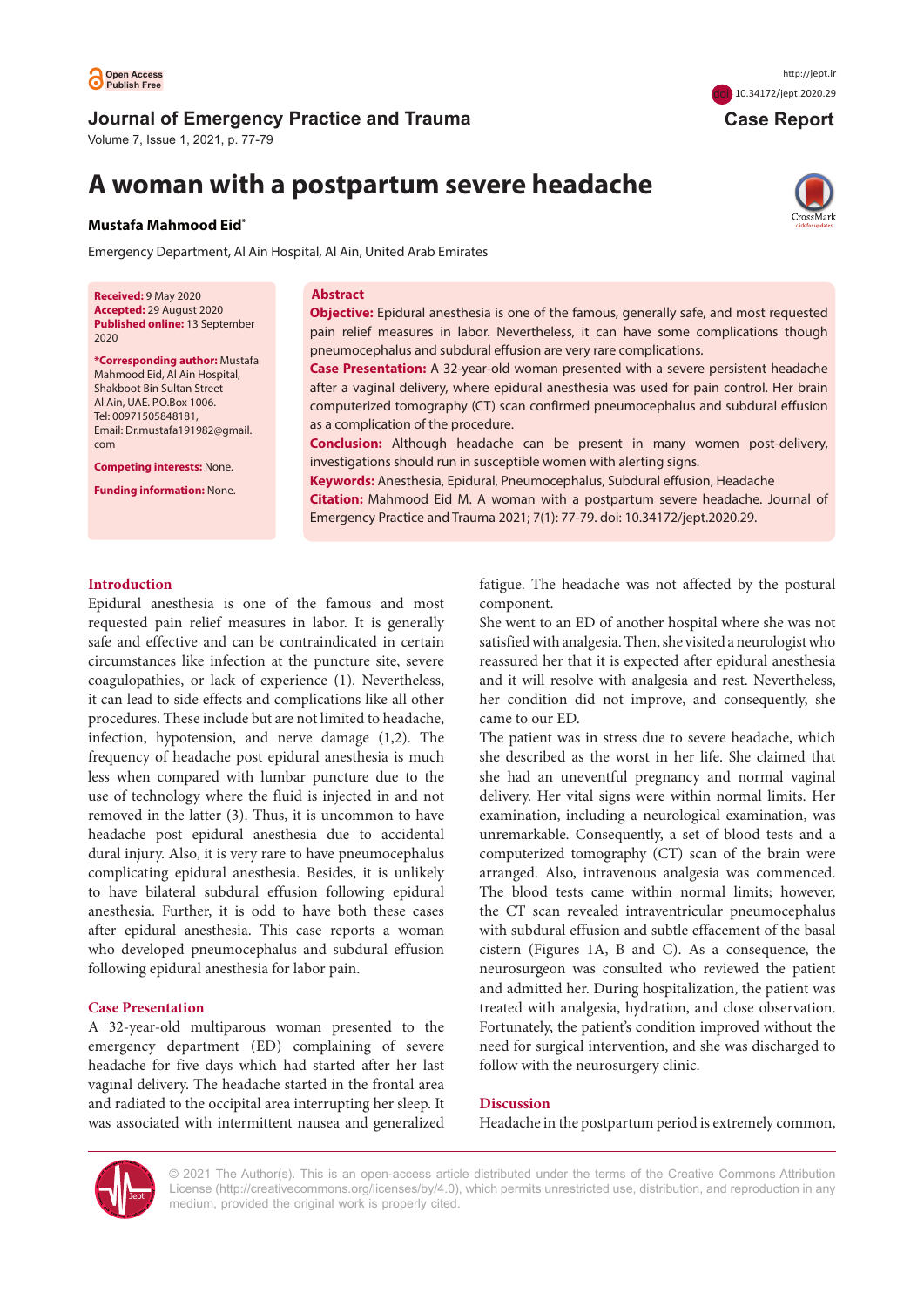

Figure 1. (A) CT brain showed subtle effacement of basal cistern (red arrow). (B) CT brain showed Intraventricular pneumocephalus (red arrows). (C). Intraventricular pneumocephalus (red circles) and bilateral mild frontoparietal subdural effusion (orange arrows).

which may occur up to 80% in women. While tension headache and migraine continue as the leading causes, other precipitating factors should be investigated in highly suspicious patients (4).

Pneumocephalus is defined as the presence of gas or air within brain parenchyma or ventricular cavities (5). Different factors are implanted to cause it like tumors or neurosurgical interventions; however, the trauma continues to be the leading precipitating factor (6). The affected patients can be asymptomatic or can present with headache, nausea and vomiting, dizziness, visual alteration, or confusion. Although it is difficult to be diagnosed clinically, some patients experience splashing sounds with the movement of the head (7). Various imaging modalities can be used to identify the air like an x-ray, CT scan, or magnetic resonance imaging (MRI). However, the CT scan is considered the gold standard for the diagnosis (8). The management approach depends on a patient's condition, which can be conservative or surgical interventions. The conservative modalities include rest, analgesia, or positioning (9).

Due to the ball-valve mechanism during the epidural procedure, which allows input but no output, pneumocephalus rarely developed post epidural anesthesia. However, if there were a puncture of the dura during epidural anesthesia, this would lead to air entrapment and suckle upward. This explanation was declared by a meta-analysis showing that 1.5% of patients with epidural insertion will suffer from an accidental dural puncture, and post puncture headache will develop in 52% of these patients (10). It was also revealed that 0.32% and 0.38% of patients developed an accidental dural puncture and post puncture headache, respectively, in another major study. Furthermore, it had been noticed that the higher number of attempts, the greater the injury percentage (11).

Subdural effusion is defined as an accumulation of cerebrospinal fluid (CSF) between the brain's dura matter and surface. Typically, it can occur as a rare complication of meningitis in infants or secondary to head trauma (12). The affected patients may present with headache, seizures, or symptoms of complications like fever, vomiting, or

focal neurological defect. It is usually detected by a CT scan, MRI, or ultrasound of the brain. Subdural effusion management often follows a conservative approach unless complications like infection or hemorrhage occur, requiring a surgical intervention (13).

Subdural effusion may rarely complicate with epidural anesthesia. This complication occurs probably due to the excessive loss of CSF from a dural leak lower in the spinal canal following an accidental dural puncture (14).

To the best of my knowledge, there was no previous report of the two conditions happening simultaneously following epidural anesthesia, although each condition was reported separately on a few occasions.

## **Conclusion**

In patients presenting with severe headache post vaginal delivery, a detailed history should be taken with specific questions about the anesthesia mode that the patient received. Additionally, in patients who experience worrisome signs or symptoms, thorough examination and prompt investigation should be carried.

#### **Ethical issues**

Informed consent was obtained from the patient for publication of the report.

#### **References**

- 1. Silva M, Halpern SH. Epidural analgesia for labor: current techniques. Local Reg Anesth 2010; 3: 143-53. doi: 10.2147/ lra.s10237.
- 2. Pan PH, Bogard TD, Owen MD. Incidence and characteristics of failures in obstetric neuraxial analgesia and anesthesia: a retrospective analysis of 19,259 deliveries. Int J Obstet Anesth 2004; 13(4): 227-33. doi: 10.1016/j. ijoa.2004.04.008.
- 3. Ahmed SV, Jayawarna C, Jude E. Post lumbar puncture headache: diagnosis and management. Postgrad Med J 2006; 82(973): 713-6. doi: 10.1136/pgmj.2006.044792.
- 4. Goldszmidt E, Kern R, Chaput A, Macarthur A. The incidence and etiology of postpartum headaches: a prospective cohort study. Can J Anaesth 2005; 52(9): 971-7. doi: 10.1007/bf03022061.
- 5. Álvarez-Holzapfel MJ, Aibar Durán J, Brió Sanagustin S, de Quintana-Schmidt C. (Diffuse pneumocephalus after